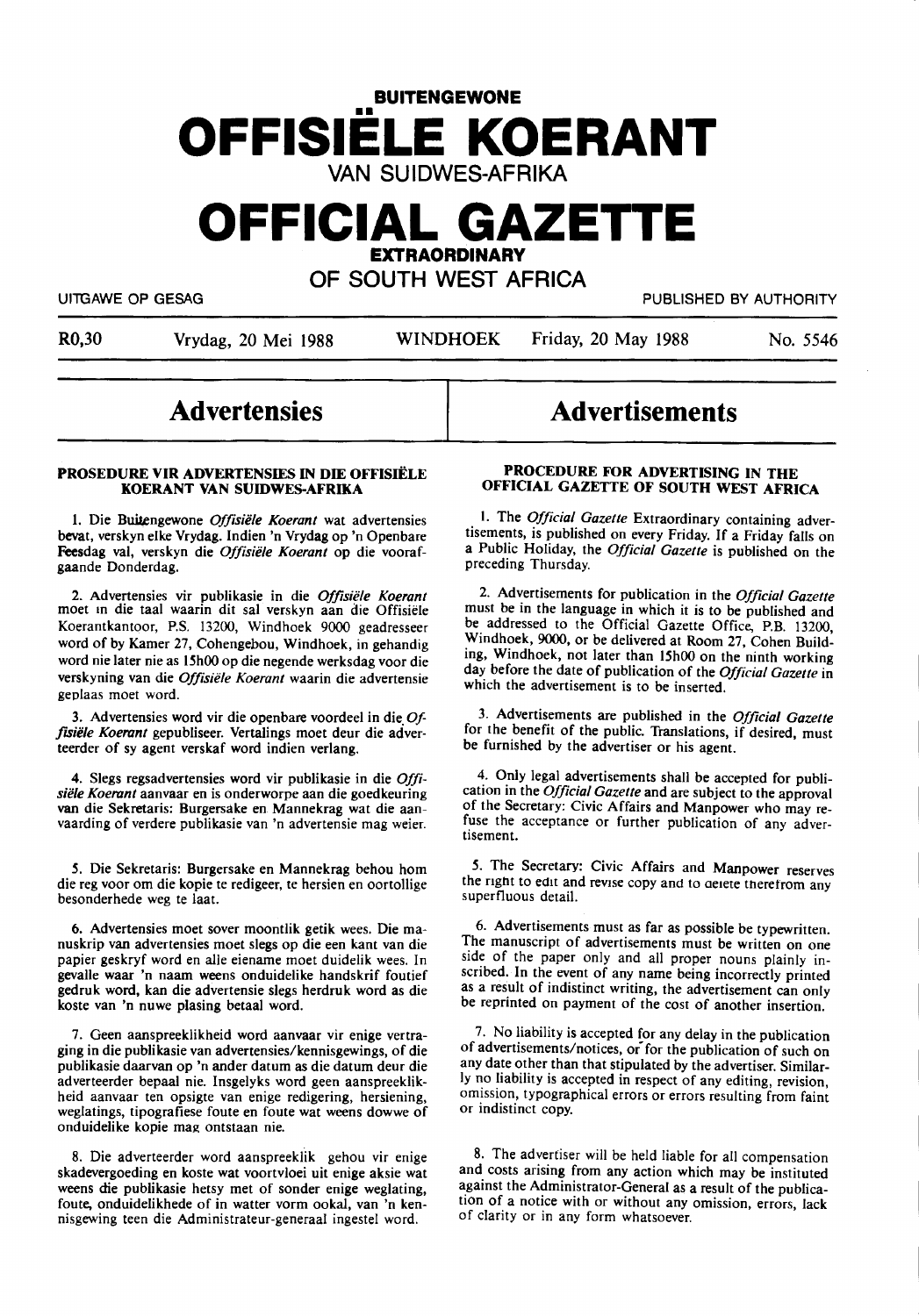9. Die jaarlikse intekengeld op die *Offisiele Koerant* is R25 plus belasting posvry in hierdie gebied en die Republiek van Suid-Afrika. verkrygbaar by Star Binders & **Printers,** Posbus **56,** Windhoek, 9000. Oorsese intekenaars moet posgeld vooruitbetaal. Enke! eksemplare van die *Offisiele Koerant* is verkrygbaar van Star Binders & Printers, Posbus 56, Windhoek, 9000 teen die prys soos gedruk op eksemplaar. Eksemplare word vir slegs twee iaar in voorraad gehou.

10. Die koste vir die plasing van kennisgewings is soos volg en is betaalbaar by wyse van tjeks, wissels, pos- of geldorders:

# **LYS VAN VASTE TARIEWE**

| <b>GESTANDAARDISEERDE</b><br><b>KENNISGEWINGS</b>                                                                                                    | Tarief per<br>plasing<br>R |
|------------------------------------------------------------------------------------------------------------------------------------------------------|----------------------------|
| Oordrag van besigheid                                                                                                                                | 3,25                       |
| Aktes: Verlore dokumente                                                                                                                             | 6,00                       |
| Besigheidskennisgewings                                                                                                                              | 5,00                       |
| Boedelwettekennisgewings: Vorms J. 187, 193,<br>197, 295, 297, 517 en 519                                                                            | 2,00                       |
| Derdepartyassuransie-eise om skadevergoeding.                                                                                                        | 2.50                       |
| Insolvensiewet- en maatskappywettekennisge-<br>wings: J. 28, J. 29. Vorms 1 tot 9                                                                    | 4.00                       |
| L.W. $-$ Vorms 2 en 6 $-$ by komstige verklarings<br>volgens woordetaltabel, toegevoeg tot die basie-<br>se tarief.                                  |                            |
| Naamsverandering (vier plasings)                                                                                                                     | 60,00                      |
| Naturalisasiekennisgewings (insluitende 'n her-<br>$druk$ vir die adverteerder)                                                                      | 2,00                       |
| Onopgeëiste geld — slegs in die Buitengewone $Of$ -<br>fisiële Koerant sluitingsdatum 15 Januarie (per in-<br>skrywings van "naam, adres en bedrag") | 0,80                       |
| Slagterskennisgewings                                                                                                                                | 5,00                       |
| Slumopruimingshofkennisgewings, per perseel                                                                                                          | 4.00                       |
| Verlore lewensversekeringspolisse                                                                                                                    | 2,00                       |
| NIE-GESTANDAARDISEERDE KENNISGEWINGS                                                                                                                 |                            |

| Maatskappykennisgewings:                                                                                                                                                                                       | R  |
|----------------------------------------------------------------------------------------------------------------------------------------------------------------------------------------------------------------|----|
| Kort kennisgewings: Vergaderings, besluite, aanbod<br>van skikking, omskepping van maatskappye, vry-<br>willige likwidasie, ens.: sluiting van lederegisters<br>vir oordragte en/of verklarings van dividende. | 11 |
| Dranklisensiekennisgewings (in Buitengewone Of-<br>fisiële Koerante, t.w. (Junie/Tvl.; November/<br>Kaap; Januarie/OVS; April/Natal) per tweetalige                                                            |    |
| Verklaring van dividende met profytstate, notas in-<br>gesluit $\ldots \ldots \ldots \ldots \ldots \ldots \ldots \ldots \ldots \ldots$                                                                         | 21 |
| Lang kennisgewings: Oordragte, veranderings met<br>betrekking tot aandele of kapitaal, aflossings, be-<br>sluite, vrywillige likwidasies                                                                       | 37 |
| Handelsmerke in Suidwes-Afrika                                                                                                                                                                                 | 11 |
| Likwidateurs en ander aangesteldes se kennisge-                                                                                                                                                                |    |

11,00

7,00

25,00

37,00 11,00

**7,00** 

9. The subscription for the *Official Gazette* is R25 plus GST per annum, post free in this territory and the Republic of South Africa, obtainable from Star Hinders and Printers, P.O. Box 56, Windhoek, 9000. Postage must be prepaid by overseas subscribers. Single copies of the *Official Gazette*  are obtainable from Star Binders & Printers, P.O. Box 56, Windhoek **9000,** at the price as printed on copy. Copies are kept in stock **for** two years only.

IO. The charge for the insertion of notices is as follows and is payable in the form of cheques, postal or money orders:

## **LIST OF FIXED TARIFF RATES**

| STANDARDISED NOTICES                                                                                                                                                                                      | Rate per<br>insertion<br>R |
|-----------------------------------------------------------------------------------------------------------------------------------------------------------------------------------------------------------|----------------------------|
| Transfer of business                                                                                                                                                                                      | 3,25                       |
| Deeds: Lost documents                                                                                                                                                                                     | 6,00                       |
| Business notices                                                                                                                                                                                          | 5,00                       |
| Administration of Estates Acts Notices, Forms<br>J. 187, 193, 197, 295, 297, 517 and 519                                                                                                                  | 2,00                       |
| Third party insurance claims for compensation.                                                                                                                                                            | 2,50                       |
| Insolvency Act and Company Acts Notices: J. 28,<br>J. 29. Forms 1 to 9                                                                                                                                    | 4,00                       |
| $N.B. -$ Forms 2 and 6 $-$ additional statements<br>according to word count table, added to the basic<br>tariff.                                                                                          |                            |
| Change of name (four insertions) $\dots\dots\dots\dots$                                                                                                                                                   | 60,00                      |
| Naturalisation notices (including a reprint for the<br>advertiser)                                                                                                                                        | 2,00                       |
| Unclaimed moneys - only in the Official Gazette<br>Extraordinary, closing date'l 5 January (per entry<br>of "name, address and amount")                                                                   | 0,80                       |
| Butchers' notices                                                                                                                                                                                         | 5,00                       |
| Slum Clearance Court Notices, per premises                                                                                                                                                                | 4,00                       |
| Lost life insurance policies                                                                                                                                                                              | 2,00                       |
| <b>NON-STANDARDISED NOTICES</b>                                                                                                                                                                           |                            |
| Company notices:                                                                                                                                                                                          | R                          |
| Short notices: Meetings, resolutions, offers of com-<br>promise, conversions of companies, voluntary<br>windings-up, etc.: closing of members' registers<br>for transfer and/or declarations of dividends | 11,00                      |
| Liquor Licence Notices (In Official Gazette, Ex-<br>traordinary viz. (June/Tvl; November/Cape;<br>January/O.F.S.; April/Natal), per bilingual                                                             | 7,00                       |
| Declaration of dividends with profit statements, in-<br>cluding notes                                                                                                                                     | 25,00                      |
| Long notices: Transfers, changes in respect of<br>shares or capital, redemptions, resolutions, volun-<br>tary liquidations                                                                                | 37,00                      |
| Trade marks in South West Africa                                                                                                                                                                          | 11,00                      |
| Liquidators' and other appointees' notices                                                                                                                                                                | 7,00                       |

 $\bar{1}$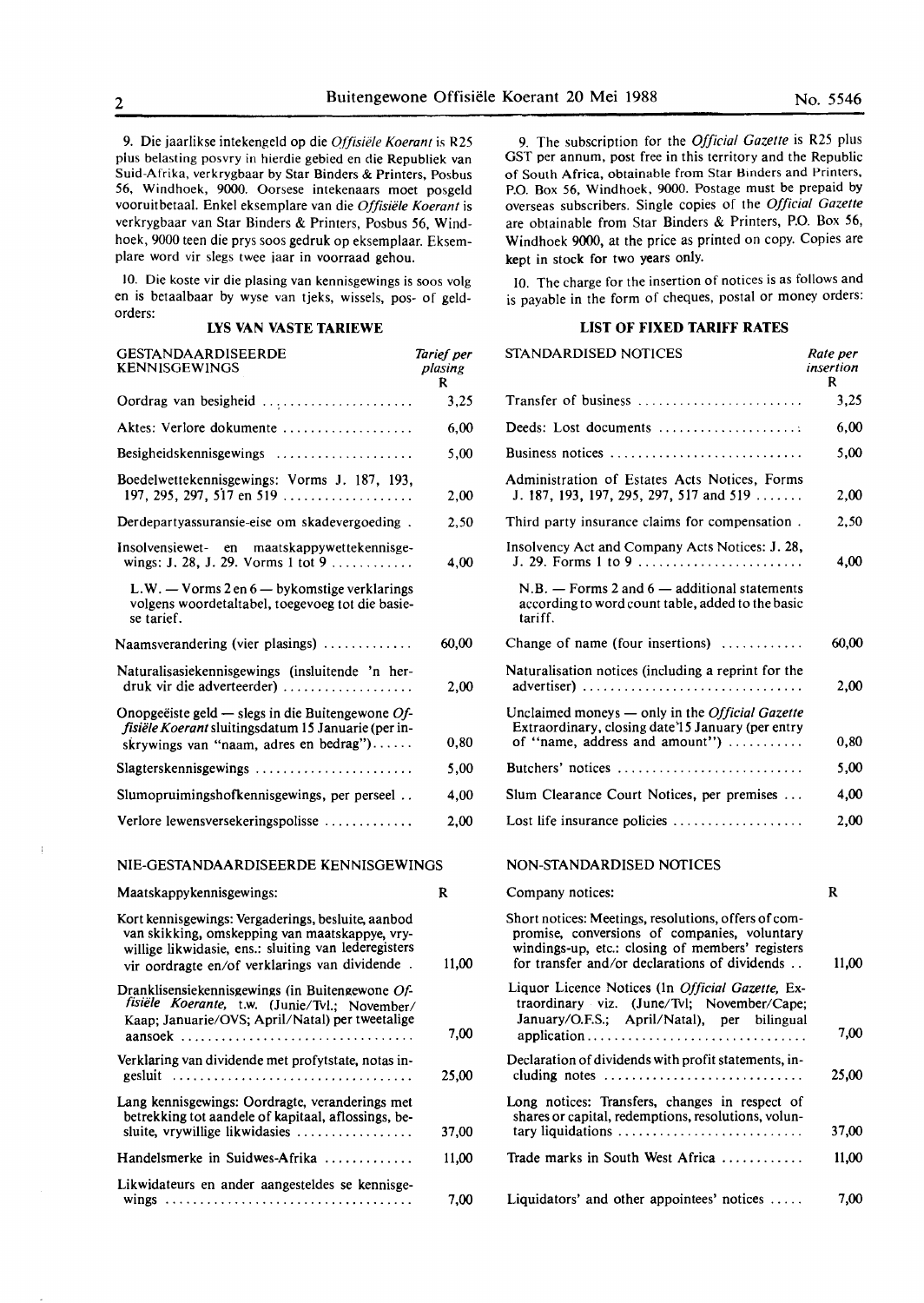### GEREGTELIKE EN ANDER OPENBARE VERKOPE:

Geregtelike verkope ......................... Openbare veilings, verkope en tenders:<br>Tot 75 woorde ................................ 18,00  $6,00$ 

|                      | 6.WJ  |
|----------------------|-------|
| 76 tot 250 woorde    | 15.00 |
| $251$ tot 350 woorde | 23,00 |

## ORDERS VAN DIE HOF:

Voorlopige en finale likwidasies of sekwestrasies 14,00

| Vermindering of verandering in kapitaalsame-<br>smeltings, aanbod van skikking | 37.00 |
|--------------------------------------------------------------------------------|-------|
| Geregtelike besture, kurator bonis en soortgelyke                              |       |
| en uitgebreide bevel nisi                                                      | 37.00 |
| Verlenging van keerdatum                                                       | 4.00  |
| Tersydestellings en afwysings van petisies (J. 158)                            | 4.00  |

11. Die koste vir die plasing van advertensies, behalwe die kennisgewings wat in paragraaf 10 genoem word. is teen die tarief van 56c per cm dubbelkolom. (Gedeeltes van 'n cm moet as voile cm bereken word).

12. Geen advertensie word geplaas tensy die koste nie vooruitbetaal is nie. Tjeks, wissels, pos- en geldorders moet aan die Sekretaris,: Burgersake en Mannekrag betaalbaar gemaak word.

#### **Vorm/Form J 187**

## **LI.KWIDASIE- EN DISTRIBUSIEREKENING IN BESTORWE BOEDELS WAT TER INSAE LÊ**

Ingevolge artikel 35(5) van Wet 66 van 1965, word hierby kennis gegee dat duplikate van die likwidasie- en distribusierekenings (eerste en finale, *tensy anders vermeld)* in die boedels hieronder vermeld, in die kantore van die Meester en Landdroste soos vermeld en gedurende 'n tydperk van 21 dae (of korter of langer *indien spesiaal vermeld)* vanaf gemelde datums of vanaf datum van publikasie hiervan, as dit later is, ter insae lê van alle persone wat daarby belang het.

lndien binne geooemde tydperk geen besware daarteen b, die betrokke Meester ingedien word nie, gaan die eksekuteurs oor tot die uitbetalings ingevolge gemelde rekenings.

17/88 WEIS Erich Richard, 270708 5020 00 4, Eikestraat 15, Windhoek, Windhoek. Die Bestuurder, Bankorptrust Beperk, Posbus 680, Kaapstad (Eksekuteur).

**58/88** COETZEE Jacobus Johannes Christiaan, 120418 5007 00 9, Herbstraat 26, Klein Windhoek, Kaapstad. Die Bestuurder, Bankorptrust Beperk, Posbus 680, Bellville, 7535 (Eksekuteur).

552/87 SCHAFER Kathe Amalie, 960407 **0005 00** 4, Otjiwarongo, Otjiwarongo, Windhoek. Eerste Persoonlike Batebestuur (Eiendoms) Beperk, Posbus 448, Windhoek,  $9000.$ 

#### SALES IN EXECUTION AND OTHER PUBLIC SALES:

|                                     | 18.00 |
|-------------------------------------|-------|
| Public auctions, sales and tenders: |       |
|                                     | 6.00  |
|                                     | 15.00 |
|                                     | 23.00 |

## ORDERS OF THE COURP.

| Provisional and final liquidations or sequestra-  |       |
|---------------------------------------------------|-------|
|                                                   | 14.00 |
| Reduction or change in capital mergers, offers of |       |
| compromise                                        | 37,00 |
| Judical managements, curator bonis and similar    |       |
| and extensive <i>rule nisi</i>                    | 37.00 |
| Extension of return date                          | 4.00  |
| Supersession and discharge of petitions (J. 158)  | 4.00  |

11. The charge for the insertion of advertisements other than the notices mentioned in paragraph 10 is at the rate of 56c per cm double column. (Fractions of a cm must be calculated as a cm).

12. No advertisements shall be inserted unless the charge is prepaid. Cheques, drafts, postal or money orders must be made payable to the Secretary: Civic Affairs and Manpower.

## **LIQUIDATION AND DISTRIBUTION ACCOUNTS IN DECEASED ESTATES LYING FOR INSPECTION**

In terms of section 35(5) of Act 66 of 1965, notice is hereby given that copies of the liquidation and distribution accounts (first and final, *unless otherwise stated)* in the estates specified below will be open for the inspection of all persons interested therein for a period of 21 days (or shorter or longer if *specially stated*) from the date specified or from the date of publication hereof, whichever may be the later, and at the offices of the Master and Magistrates as stated.

Should no objection thereto be lodged with the Master concerned during the specified period, the executors **will**  proceed to make payments in accordance with the accounts.

262/87 **DA** SILVA Augustus, 070417 01 0002 4, IO, Erma Street, Windhoek, Windhoek, C.J. Hinrichsen, c/o Lorentz & Bone, Standard Bank Chambers, Kaiser Street, P O Box 85, Windhoek 9000.

24/88 MATTER Agnes Sidonie Irmgard, born on 2/ll/1895, c/o Steinkaute 21, 6300 Giessen, West Germany, Windhoek. C.H. Scriba (Executor), c/o Engling Stritter & Partners, P O Box 43, Windhoek 9000.

305/85 HOLTZHAUSEN Gert Daniel, 570118 5058 086, c/o Farm Stilledal Nr. 347, District Mariental, 2nd & final, •. Mariental, Windhoek. C.H. Scriba (Executor), c/o Engling Stritter & Partners, P O Box 43, Windhoek, 9000.

304/87 HOFFMANN Carl Heinz Max, 310320 5046 10 4, Windhoek, Second & Final, 14 days, Windhoek. I.R. McLaren under Power of Attorney from Executor E.H. Pfeifer, Investment lrust Co (Pty) Ltd., P O Box 21204, Windhoek 9000.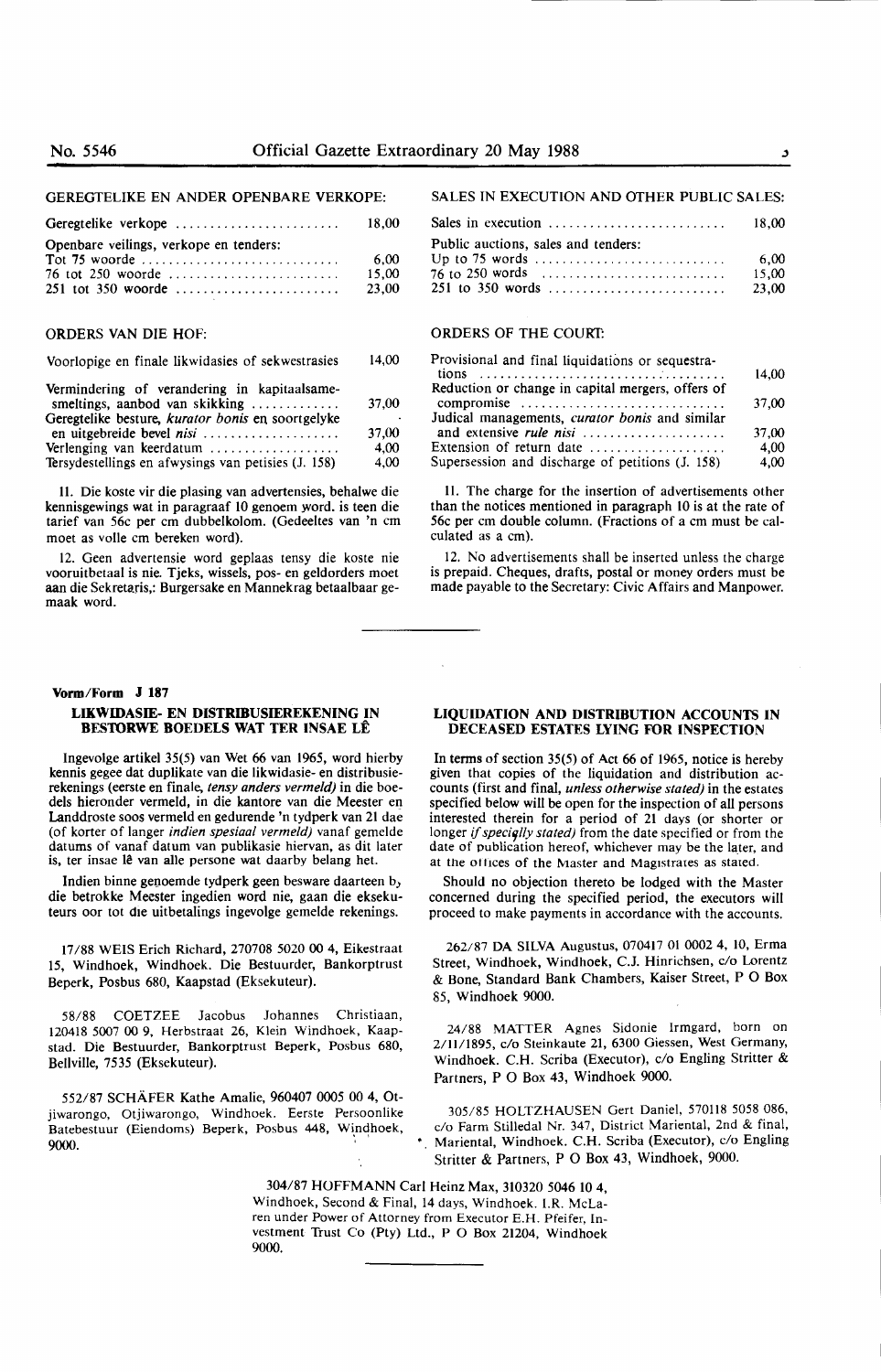Vorm/Form J 193

# **KENNISGEWING AAN KREDITEURE IN BES10RWE** BOEDELS

Alie persone wat vorderinge het teen die boedels hieronder vermeld, word hierby versoek om hul vorderinge by die betrokke eksekuteurs en binne 'n tydperk van 30 dae (of andersins soos aangedui) gereken vanaf die datum van publikasie hiervan in te lewer. Die inligting word verstrek in die volgorde: Boedelnommer, familienaam en voorname, geboortedatum, persoonsnommer, **laaste** datum, familienaam, **geboor**tedatum en **persoonsnommer;** naam en adres **van ekseku**teurs of gemagtigde agent, tydperk toegelaat vir lewering van vorderings **indien anders** as 30 dae.

189/88 **VAN SCHALKWYK** Frans Albertus, Windhoek, I Maart 1935, 350301 01 0019 0, Posbus 286, Mariental, 10 April 1988. P W van Heerden & **Kie,** Posbus 13, Mariental.

172/88 BORCHER Aubrey Nelson, Windhoek, 29 Junie 1938, 380629 5041 00 5, Mopaniestraat Huis 189, Oshakati, 17 Februarie **1988, Aletta** Johanna Elizabeth **Borcher,** 27 Julie 1951, 510727 0064 00 7, Eerste Persoonlike Batebestuur, Posbus 448, Windhoek 9000.

# **NOfICE 10 CRED110RS IN DECEASED ESTATES**

All persons having claims against the estates mentioned below are hereby called upon to lodge their claims with the executors concerned, whithin 30 days (or otherwise as indicated) calculated from the date of publication hereof. The information is given in the following order: Estate number, surname and christian names, date of birth, identity number, last address, date of death; surviving spouse's names, surname, date of birth and identity number; name and address of executor or authorised agent, period allowed for lodgement of claims if other than 30 days.

609/87 **BURGER** Beatrice, Windhoek, 13 November 1932, 32lll30011000 (RSA), 13de Laan Nr. 25, Noordhoek, p/a Pospersoneel, Keetmanshoop, 18 Oktober 1987. Bankorptrust Beperk, Posbus 680, Bellville 7530

541/87 JOSEPH Ronath, Windhoek, 26.06.1962, 6206261100390, **Privaatsak** 2029, Ondangwa, **21.08.86, A.**  Schiebler, Swatax (Eiendoms) Beperk, Eksekuteur, Posbus 249, Windhoek **9000.** 

### **Vorm/Form 519**

## **LIKWIDASIE EN DISTRIBUSIEREKENING IN BES10RWE ROEDEL WAT TER INSAE LE**

Ingevolge **Artikel** 35(5) van Wet 66 van 1965 word hierby kennis gegee dat die likwidasie- en distribusierekening in die Boedel in die Bylae vermeld in die kantore van die Meester van die Hooggeregshof **en** Landdros soos vermeld **vir 'n tyd**perk van 21 dae vanaf die datum van publikasie hiervan (of andersins soos aangedui) ter insae sal lê vir alle persone wat daarby belang het.

Indien geen besware daarteen by die Meester binne die gemelde tydperk ingedien word nie, sal die eksekuteur tot uitbetaling daarvolgens oorgaan.

SMIT Alexander McLachlan, 3412205013000, Omaruru, Eerste en Finale, 20 Mei 1988, Windhoek, Omaruru. Standard Bank SWA Ltd., (Registered Bank), Trustee Branch, P 0 Box 2164, Windhoek 9000.

## **LIQUIDATION AND DISTRIBUTION ACCOUNT IN DECEASED ESTATE LYING FOR INSPECTION**

In terms of Section 35(5) of Act 66 of 1965 notice is hereby given that the liquidation and distribution account in the Estate specified in the Schedule will be open for inspection of all persons interested therein for a period of 21 days from the date of publication hereof (or otherwise as indicated) at the offices of the Master of the Supreme Court and Magistrate, as stated.

Should no objection thereto be lodged with the Master during the specified period, the Executor will proceed to **make** payment in accordance therewith.

DAFFUE **Hendrik** Jacobus, 3510275034002, **Swakop**mund, Eerste **en Finale,** Daffue Martha **Hester, 20.5.1988,**  Windhoek, **Swakopmund.** Standard **Bank SWA Ltd.,**  (Registered **Bank) 'Irustee** Branch, P O Box **2164, Windhoek**  9000.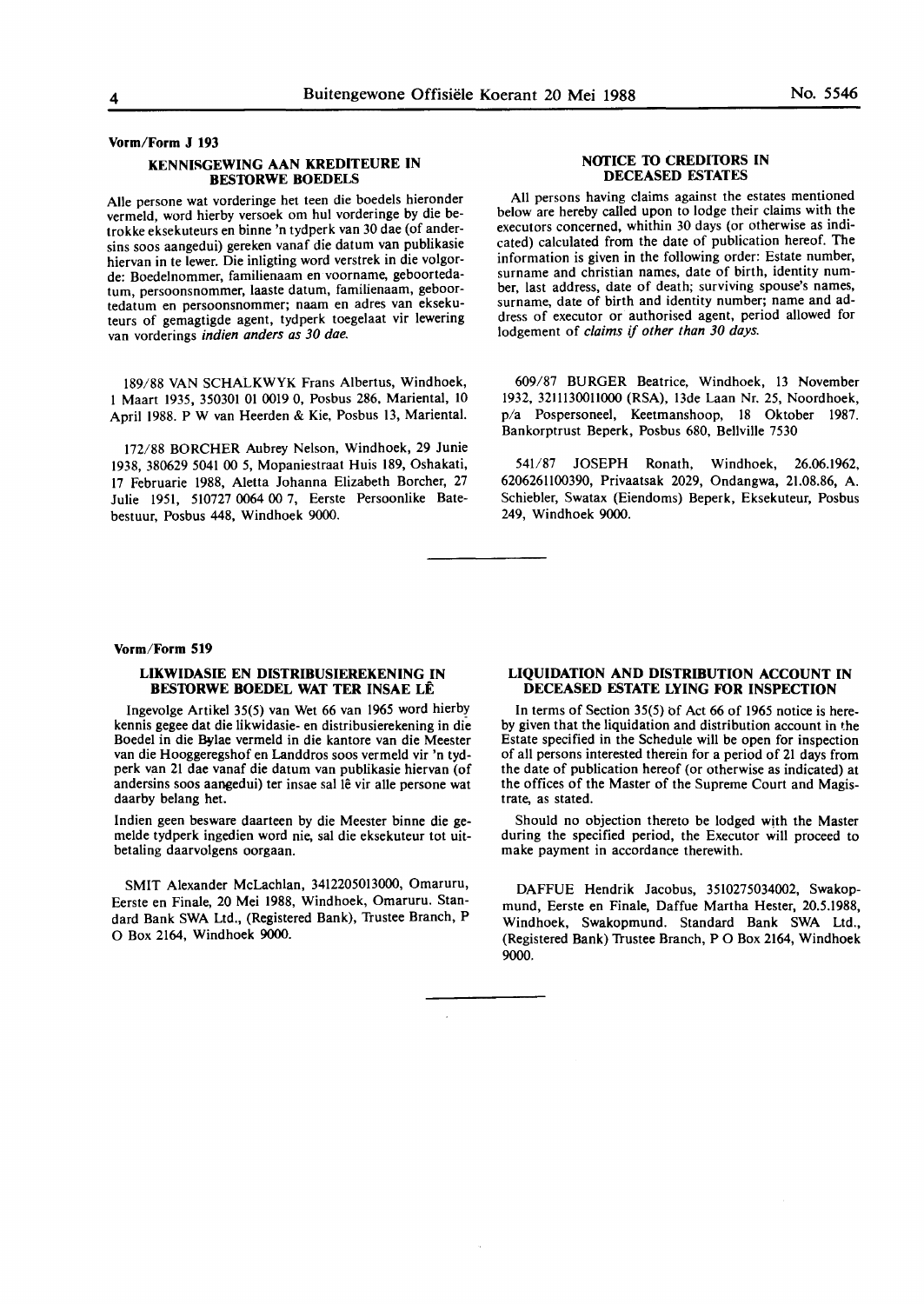**Vorm/Form 2** 

#### **BYEENKOMS VAN SKULDEISERS IN GESEKWESTREERDE BOEDELS OF MAATSKAPPYE IN LIKWIDASIE**

Ingevolge artikels 41 en 42 van die Insolvensiewet, 1936, artikels 179 en 182 van die Maatskappywet, 1926, en artikels 339 en 366 van die Maatskappywet, 1973, word hierby kennis gegee dat 'n byeenkoms van skuldeisers in die gesekwestreerde boedels of maatskappye in likwidasie hieronder vermeld, gehou sal word met aanduidiging van die nommer van boedel/maatskappy; die naam en beskrywing van boedel/maatskappy; die datum, uur en plek van byeenkoms en die doel van byeenkoms.

In 'n plek waarin 'n kantoor van 'n Meester is, word die byeenkoms voor die Meester gehou en in ander plekke voor die Landdros.

#### **MEETING OF CREDl'IORS IN SEQUESTRATED ESTATES OR COMPANIES BEING WOUND UP**

Pursuant to section 41 and 42 of the Insolvency Act, 1936, section 179 and 182 of the Companies Act, 1926, and section 339 and 366 of the Companies Act, 1973, notice is hereby given that a meeting of creditors will be held in the sequestrated estate or companies being wound up mentioned below, indicating the number of estate/company: the name and description of estate/company; the date, hour and place of meeting and the purpose of meeting.

Meetings in a place in which there is a Master's Office, will be held before the Master; elsewhere they will be held before the Magistrate.

W9/87 Insolvente Boedel van Carel Sebastiaan Prinsloo, 26 Mei 1988 10h00, Landdroshof Keetmanshoop. (i) Bewys van verdere eise. (ii) Ondervraging van Insolvent. J A Botma, Posbus 38, Keetmanshoop.

#### **Vorm/Form 4**

# **LIKWIDASIE KEKENINGE EN PLANNE VAN DISTRIBUSIE OF KONTRIBUSIE REKENING IN GESEKWESTREERDE BOEDELS OF MAATSKAPPYE IN LIKWIDASIE**

Ingevolge artikel 108(2) van die Insolwensiewet, 1936, artivan die Maatskappywet, 1973, word hierby kennis gegee dat die likwidasie- distribusie- of kontribusierekenings in die boedels of die maatskappye, na gelang van die geval, hieronder vermeld ter insae van skuldeisers of kontribuante sal lê op die kantore van die Meester en Landdroste daarin genoem, gedurende 'n tydperk van 14 dae, of die tydperk wat daarin vermeld is, vanaf die datum hieronder vermeld of vanaf die datum van publikasie hiervan, watter datum ook al die laaste is.

Wl5/87 Namibia Bata Shoe Company. First and Final Liquidation, distribution and contribution account. 14. Hugh Robinson, PO Box 1857, Windhoek 9000.

W26/85 Insolvent Estate: Hartmut Boehm. The Supplementary First & Final Liquidation and Distribution Account. At the offices of the Master of the Supreme Court, Windhoek for a period of 14 days as from the 20th May 1988. Dr O F C Herrigel, c/o Security Trust SWA (Pty) Ltd., P O Box 3599, Windhoek 9000.

# **LIQUIDATION ACCOUNTS AND PLANS OF DISTRIBUTION OR CONTRIBUTION IN SEQUESTRATED ESTATES OR COMPANIES BEING WOUND UP**

Pursuant to section 108(2) of the Insolvency Act, 1936, section 136(2) of the Companies Act, 1926, and section 406(3) of the Companies Act, 1973, notice is hereby **given**  that the liquidation account and plants of distribution or contribution in the estates or the companies mentioned below will lie open for inspection by creditors or contributories at the offices of the Master and the Magistrates stated therein, for a period of 14 days, or for such a period as stated therein, from the dates mentioned below or from the date of publication hereof, which-ever may be the later date.

W31/84 Insolvent Estate: Lucas Gerhardus Lategan. Third and Final Liquidation and Distribution Account. At the Offices of the Master of the Supreme Court, Windhoek for a period of 14 days as from the 20th May 1988. Dr O F C Herrigel, c/o Security 'Trust SWA (Pty) Ltd., P O Box 3599, Windhoek 9000.

W4/86 Insolvent Estate N.B. Heydenrych. Fourth and Final Liquidation and Distribution Account. At the office of the Master of the Supreme Court Windhoek and the Magistrate, Magistrate's office Gobabis for a period of 14 days as from the 20th May 1988. I.R. McLaren, Trustee Investment Trust Co (Pty) Ltd., P O Box 21204, Windhoek.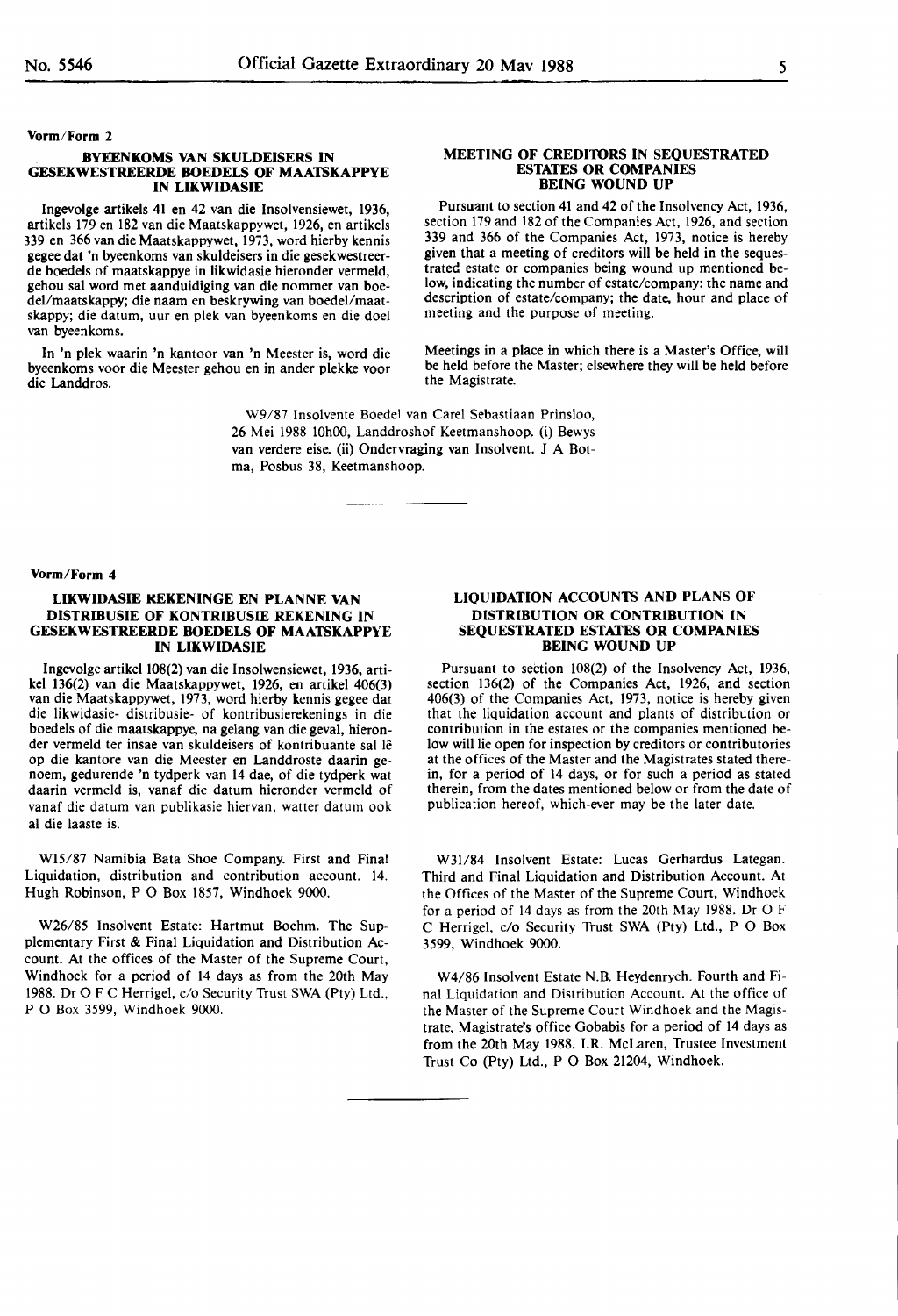## **Vorm/Form 5**

## **UITKEER VAN DIVIDENDE EN INSAMELING VAN KONTRIBUSIES IN GESEKWESTREERDE BOEDELS OF MAATSKAPPYE IN LIKWIDASIE**

Nademaal die Iikwidasierekeninge en distribusie- of kontribusie-rekenings in die gesekwestreerde boedels of maatskappye in likwidasie, na gelang van die geval, hieronder vermeld op die datums daarin vermeld, bekragtig is, word hierby ingevolge artikel 113(1) van die Insolvensiewet, 1936, artikel 139(2) van die Maatskappyewet, 1926, en artikel 409(2) van die Maatskappyewet, 1973 kennis gegee dat uitbetaling van dividende of insameling van kontribusies aan die gang is in genoemde boedels of maatskappye soos hieronder uiteengesit en dat elke kontribusiepligte skuldeiser die bedrag deur horn •verskuldig by die adres hieronder genoem aan die kurator of likwidateur moet betaal.

> W3/85 Insolvent Estate B.P. Bogendörfer, 04.05.88. No dividends to concurrent Creditors in Supplementary Amended First & Final Liquidation and Distribution Account. I.R. McLaren, Investment Trust Co (Pty) Ltd., P 0 Box 21204, Windhoek.

# **Vorm/Form** 7

# **KENNISGEWING VAN KURA10RS**

Aangesien 'n tydperk van ses maande verloop het sedert die bekragting van die finale kuratorsrekenings in die boedels hieronder genoem, word hierby kennis gegee dat die kurators van genoemde boedels ingevolge artikel 155 van die Insolvensiewet, 1936, alle boeke en stukke in hulle besit wat betrekking op daardie boedels het (behalwe die wat by die Meesters ingedien moet word), ses weke na die datum hiervan sal vernietig.

Die besonderhede word verstrek in die volgorde: Nommer van boedel; naam en beskrywing van boedel; datum van sekwestrasiebevel; afdfeling van Hooggeregshof waardeur bevel gegee is; datum van bekragtiging van finale rekening, en naam en adres vna kurator.

> W29/85 Insolvent Estate JBM Bouers (Partnership), 25.10.85, Windhoek South West Africa, 10.11.1987, I.R. McLaren, Trustee Investment Trust Co (Pty) Ltd, P O Box 21204, Windhoek.

# **NOTICE OF TRUSTEES**

Notice is hereby given that a period of six months having elapsed since the confirmation of the final trustees' accounts in the estates mentioned below, the trustees of the said estates will, pursuant to section 155 of the Insolvency Act, 1936, destroy all the books and documents in their possession relating to the said estates (except those which are required to be lodged with the Masters) after six weeks from the date of this notice.

The particulars are given in the following order: Number of estate; name and description of estate; date of sequestration order; division of the Supreme Court by which order made; date of confirmation of final account, and name and address of curator.

# **PAYMENT OF DIVIDENDS AND COLLECTION OF CONTRIBUTIONS IN SEQUESTRATED ESTATES FOR COMPANIES BEING WOUND UP**

The liquidation accounts and plans of distribution or contribution in the sequestrated estates of companies being wound up, as the case may be, mentioned below having been confirmed on the date therein mentioned, notice is hereby given, pursuant to section 113(1) of the Insolvency Act, 1936, section 139(2) of the Companies Act, 1926, and section 409(2) of the Companies Act, 1973, that dividends are in the course of payment or contributions are in the course of collection in the said estates or companies as set forth below and that every creditor liable to contribution is required to pay to the trustee or liquidator the amount for which he is liable at the address mentioned below.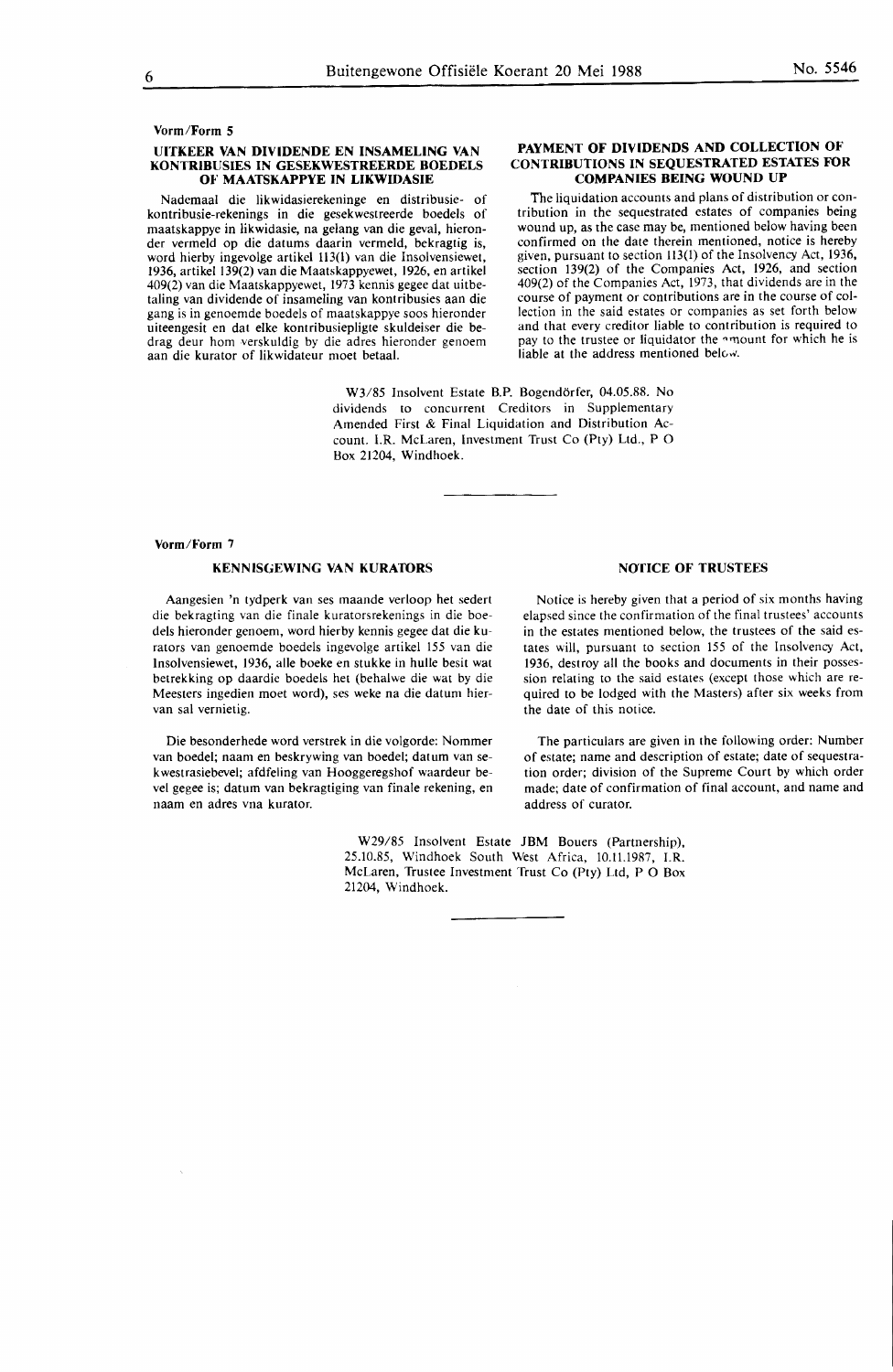# **NOfICE IN TERMS OF SECTION 75 OF ACT 66 OF 1965**

Notice is hereby given that WILHELM PETER WIN-DISCH of 7 Reger Street. Windhoek has ceased to be curator bonis of the estate of the late MARTHA GERTRUD AUGUSTE PIETERS (formerly Windisch, born Schmidt) formerly resident at 7 Reger Street, WINDHOEK.

DATED at WINDHOEK on this 31 day of March 1988.

DR WEDER, KRUGER & HARTMANN Attorneys for curator bonis Nimrod Building Casino Street WINDHOEK

## **UTAMI BELEGGINGS (EIENDOMS) BEPERK (IN VRYWILLIGE LIKWIDASIE)**

# AANSTELLING AS LIKWIDATEUR

KENNIS WORD HIERMEE GEGEE dat ingevolge Artikel 375(5)(b) van die Maatskappywet, 1973, Mnr. H.J. LIEBEN-BERG, van Posbus 566, Keetmanshoop aangestel is as Likwidateur van bogemelde Maatskappy deur die Meester van die Hooggeregshof, Aanstellingsbrief W2l/87 dateer 13 Januarie 1988.

**H.J.** LIEBENBERG Posbus *566,*  Khabuserstraat, Vyfdelaan 44, **KEETMANSHOOP** 

## **UTAMI BELEGGINGS (EIENDOMS) BEPERK (IN VRYWILLIGE LIKWIDASIE)**

KENNIS WORD HIERMEE GEGEE dat ingevolge Artikel 406(3) van die Maatskappywet, 1973, dat die Eerste en Finale Likwidasie en Distribusierekening van bogemelde Maatskappy ter insae lê by die kantore van die Meester van die Hooggeregshof, Suidwes-Afrika Afdeling, Windhoek, en die Landdroskantoor, Keetmanshoop vir 'n periode van 14 dae vanaf Maandag 23 Mei 1988.

H.J. LIEBENBERG Posbus 566, Khabuserstraat, Vyfdelaan 44, KEETMANSHOOP

#### **KENNISGEWING VAN VERKOOP VAN BESIGHEID**

lngevolge Artikel 34([) van die Insolvensiewet Nr 24 van 1936, geskied kennis hiermee dat Gerharda Petronella Cornelia Hamman wie handel dryf onder die saaknaam PETRIQUE voorneme is om genoemde besigheid insluitende die bates en klandisiewaarde te verkoop aan Carol Steenkamp en Mathilde Smit binne 30 (dertig) dae na die laaste verskyning van hierdie kennisgewing wie daarna die besigheid onder die saaknaam SARAN by dieselfde adres vir eie rekening sal bedryf.

ALDUS GEDAAN en GETEKEN te WINDHOEK op hierdie IOde dag van MEI **1988.** 

R OLIVIER & KIE PROKUREURS REALMARGEBOU h/v LEUTWEIN- & BAHNHOFSTRATE POSBUS 2198, WINDHOEK 9000

## **NOfICE OF SALE**

Notice is hereby given in terms of Section 34(1) of Act No. 24 of 1936, as amended, that it is the intention of TIDAR RETREADERS (PTY) LIMITED to dispose of the business and assets of Tidar Retreaders which carries on business at Corner Republiek and Daimlin Roads, WINDHOEK; 58 Kaiser Wilhelm Street, SWAKOPMUND; Okavango Street, GROOfFONTEIN and Corner of 9th and Circumferential Streets, **WALVIS** BAY to **NOVA** TYRE **(S.W.A.)** (PTY) LIMITED of Krupp Street, Windhoek, South West Africa who will carry on the said business for its own account under the present names and style at the self same addresses at Windhoek, Swakopmund, Grootfontein and Walvis Bay. Such disposition shall take effect after the expiry of thirty (30) days after the last publication hereof.

Dated at WINDHOEK on this the 16th day of **MAY,** 1988.

MILLER GRUSS KATZ & TRAUB Purchaser's Attorneys 26th Floor, Trust Bank Centre Heerengracht CAPE TOWN REF: J H KATZ

c/o LORENTZ & BONE Standard Bank Chambers Kaiser Street WINDHOEK H RUPPEL/cg